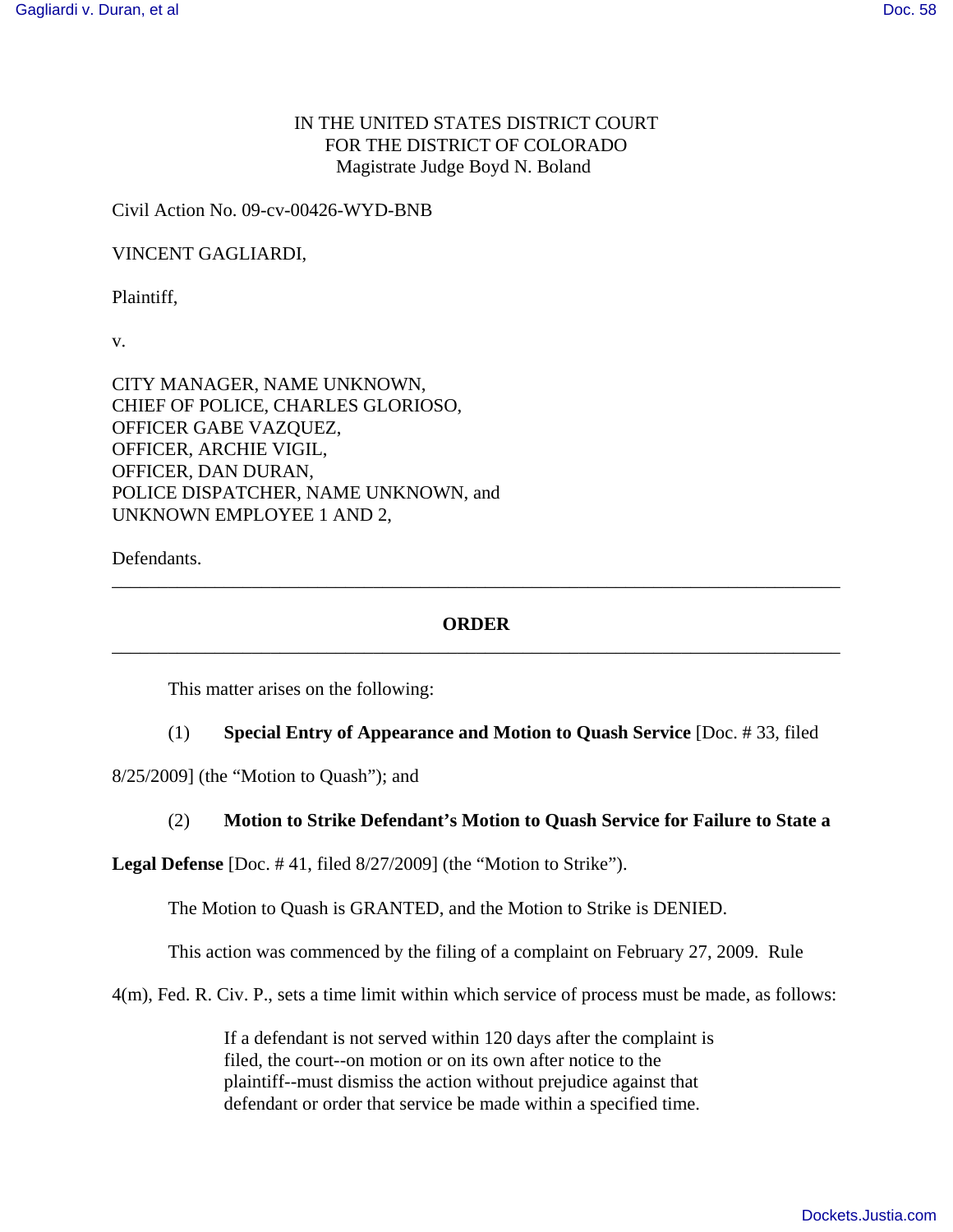But if the plaintiff shows good cause for the failure, the court must extend the time for service for an appropriate period.

On March 10, 2009, I ordered the plaintiff to file proofs of service on all defendants on or before July 1, 2009. Minute Order [Doc. # 5]. No proofs of service were received within the time allowed. Consequently, I ordered the plaintiff to show cause on or before July 23, 2009, why this case should not be dismissed for failure to prosecute, failure to timely effect service of process as required by the Federal Rules of Civil Procedure, and failure to comply with an Order of the Court. Order to Show Cause [Doc. # 12, filed 7/9/2009]. I cautioned the plaintiff that failure to respond to the order to show cause within the time allowed or to show cause could result in a recommendation that the case be dismissed.

In his response to the show cause order, the plaintiff requested that he be permitted an extension of unspecified duration to serve the defendants. Response to Order to Show Cause and Motion for Extension of Time to Serve Parties [Doc. # 13, filed 7/16/2009] (the "Response"). The basis for his request was that he "must obtain the services of the Las Animas County Sheriff's Dept for process of service, as it is the only known Service Provider in Las Animas County," and he is at odds with the Las Animas County Sheriff's Department because they failed to protect him from an assault by the brother of a deputy employed by the department.

I rejected the plaintiff's excuse for failure to effect service within the time allowed, noting that under Rule 4(c)(2), Fed. R. Civ. P., "[a]ny person who is at least 18 years old and not a party may serve a summons and complaint." Order [Doc. # 15, filed 7/28/2009] at p. 2. Nonetheless, I granted the plaintiff an extension of time until August 5, 2009, to file proofs of service for all of the defendants. Id. I cautioned the plaintiff, however, that no further extensions of time would be granted and that his failure to file proofs of service as required would result in my recommendation that the case be dismissed. Id.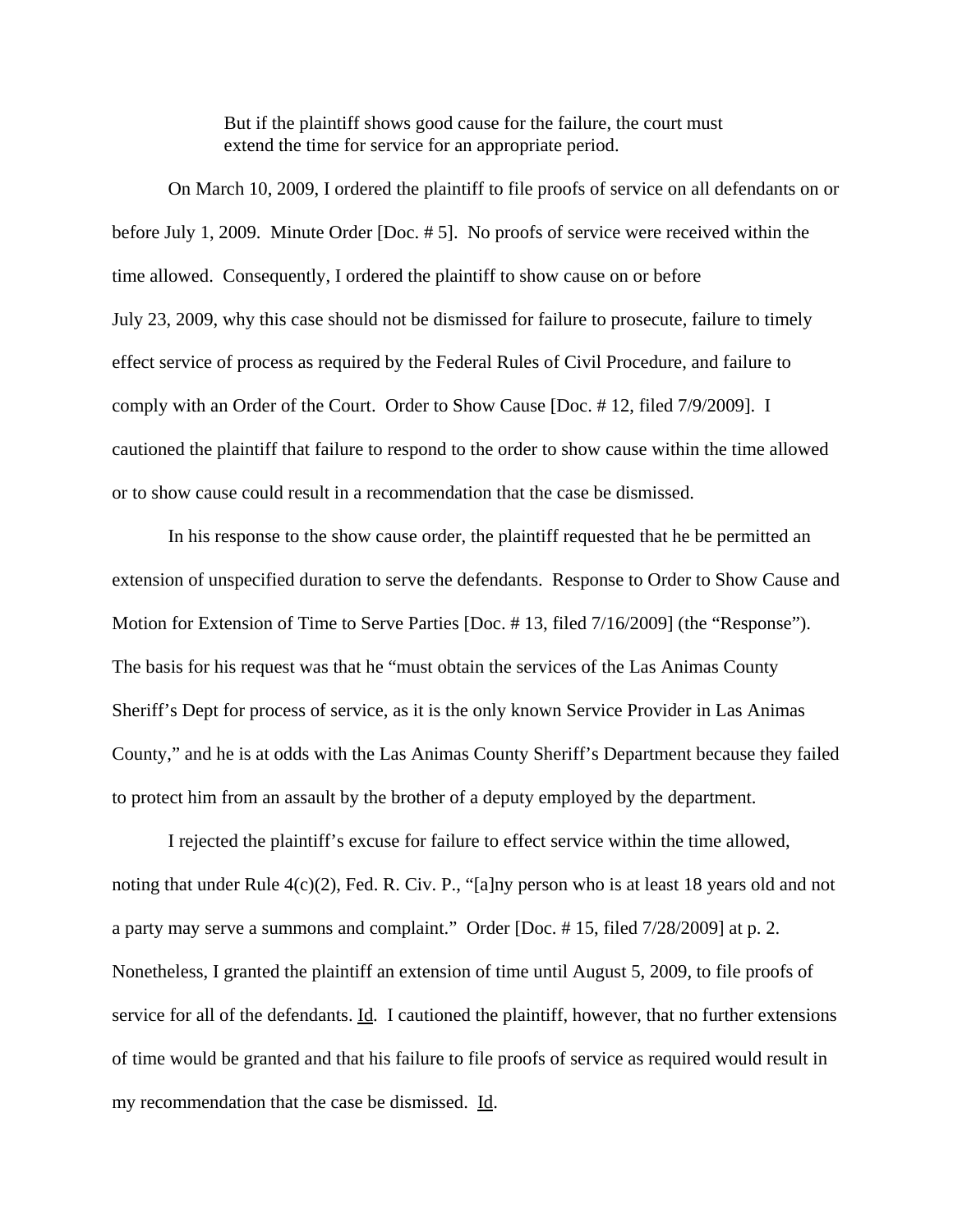On August 5, 2009, the plaintiff filed a request for a further extension of time, arguing

that as a result of errors by the Clerk of the Court he had been unable to obtain summons forms

with the court's stamp and to make service of them. On August 10, 2009, I entered a

recommendation that the case be dismissed for failure to make service of process as ordered.

Recommendation [Doc. # 22].

The district judge rejected by recommendation, stating:

Plaintiff contends that his failure to serve Defendants within the time frame prescribed by Magistrate Judge Boland is based on his failure to obtain a proper Summons until August 5, 2009. I note that Plaintiff should have commenced the process of serving the parties well before Magistrate Judge Boland issued his Order to Show Cause on July 23, 2009. In addition, I agree with Magistrate Judge Boland that Plaintiff failed to file proofs of service on the Defendants within the time frame provided by the Federal Rules of Civil Procedure and Magistrate Judge Boland's Orders. However, since the Recommendation was issued on August 10, 2009, it appears that Plaintiff has attempted to serve the Defendants, and various returns of service were filed on August 21, 2009, and August 27, 2009.

\* \* \*

While I agree with the factual findings contained in Magistrate Judge Boland's Recommendation, I find that dismissal, even dismissal without prejudice, is too harsh a sanction under the circumstances of this particular case.

Order [Doc. # 43, filed 9/3/2009] at p. 4.

I have reviewed the proofs of service filed by the plaintiff [Docs. ## 28 and 36

(concerning service on Archie Vigil); 29 and 39 (concerning service on Charles Glorioso); 30

and 40 (concerning service on Dan Duran); 31 and 38 (concerning service on Gabe Vasquez); 32

and 35 (concerning service on Jim Soltis);and 37 (concerning service on mayor Joe Reorda). I

also have reviewed the Affidavit of Jerod A. Beatty [Doc. # 54-2] (the "Beatty Aff."), City

Attorney for the City of Trinity. The evidence establishes that no defendant has ever been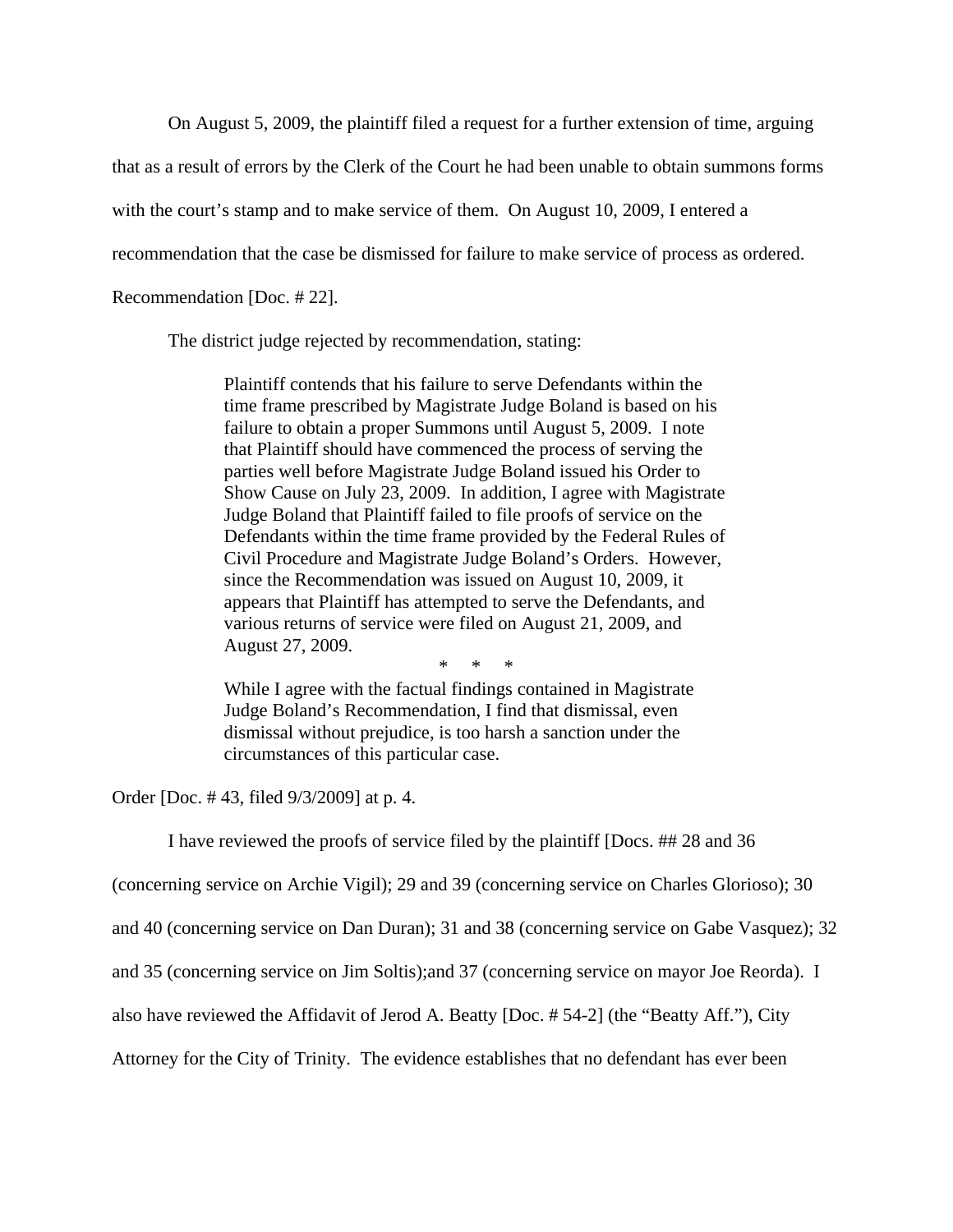served simultaneously with both a summons and a copy of the complaint.<sup>1</sup> To the contrary, defendants Soltis, Glorioso, Vigil, Duran, and Vasquez apparently were served with copies of the complaint, but not summonses, on August 4, 2009; and that defendants Glorioso, Vigil, Duran, Vasquez, and the Mayor of the City of Trinidad were served with summonses, but not with copies of the complaint, on August 18, 2009.

On September 9, 2009, I allowed the plaintiff to file an amended complaint. The amended complaint adds Brandon Barry as a defendant and identifies Jim Soltis as the City Manager of Trinidad. Although the body of the amended complaint continues to make allegations against Unknown Employees 1 and 2 and the City of Trinidad, those defendants are not included in the case caption. No defendant has ever been served with the amended complaint.

Rule  $4(c)(1)$ , Fed. R. Civ. P., requires that "a summons must be served with a copy of the complaint." (Emphasis added.) *Pro se* litigants, like the plaintiff here, are "obligated to follow the requirements of Fed. R. Civ. P. 4." DiCesare v. Stuart, 12 F.3d 973, 980 (10th Cir. 1993).

At the motions hearing this afternoon, the plaintiff stated that he will be able to effect service of process of a summons together with a copy of the amended complaint on each defendant by October 5, 2009, and to file proofs of that service by October 12, 2009. In addition, the plaintiff stated that he will file a motion to further amend the complaint so that the caption identifies all defendants and all claims against all defendants are asserted in the body of the complaint by October 12, 2009.

<sup>&</sup>lt;sup>1</sup>The plaintiff admitted this at the motions hearing on September 21, 2009.